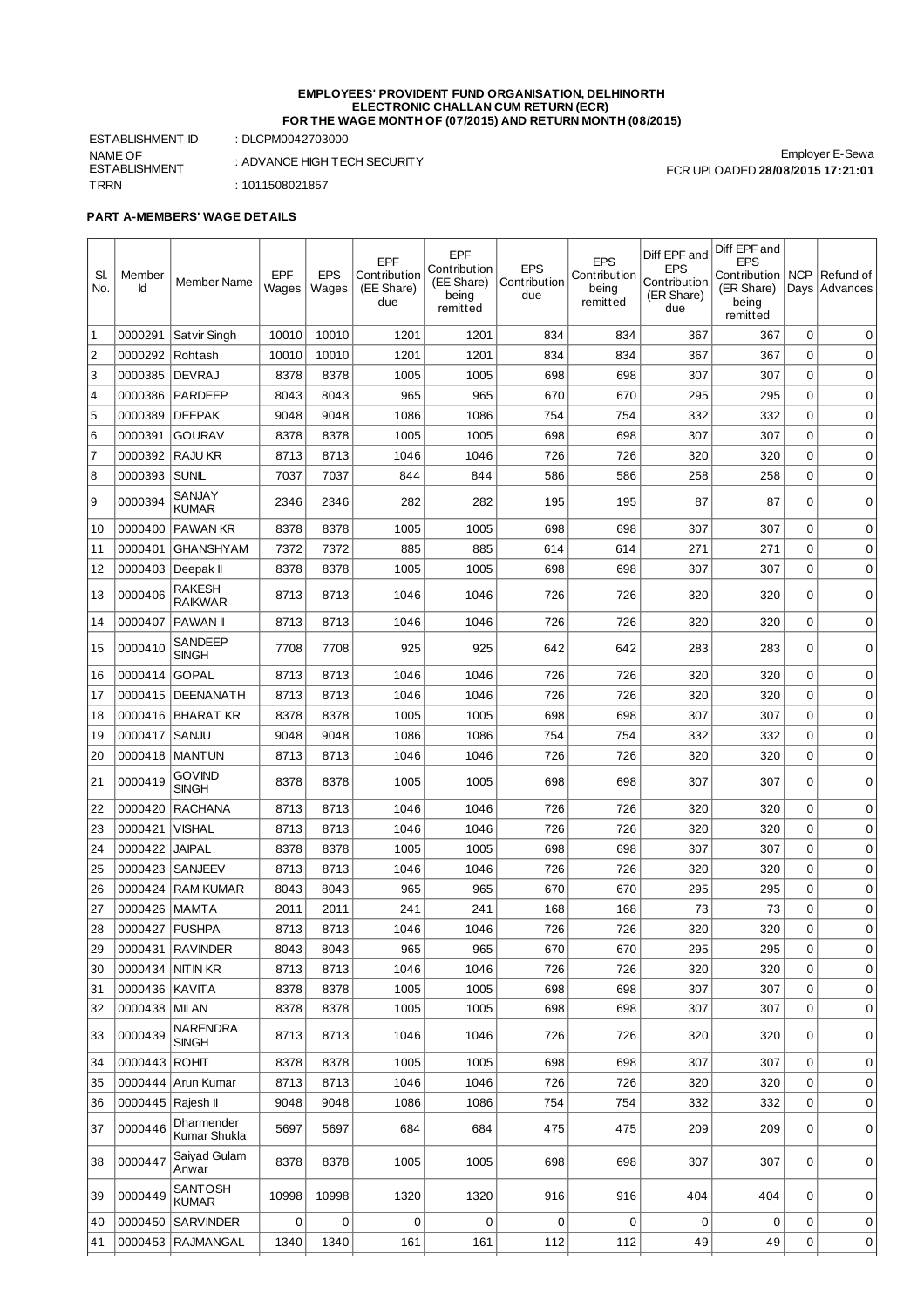| 42 |                    | 0000454 VINOD KUMAR                          | 9048           | 9048         | 1086           | 1086        | 754         | 754         | 332 | 332        | 0           | 0           |
|----|--------------------|----------------------------------------------|----------------|--------------|----------------|-------------|-------------|-------------|-----|------------|-------------|-------------|
| 43 |                    | 0000455 MD SAJJAD                            | 7372           | 7372         | 885            | 885         | 614         | 614         | 271 | 271        | $\Omega$    | $\mathbf 0$ |
| 44 | 0000456            | <b>SUNIL</b>                                 | 9048           | 9048         | 1086           | 1086        | 754         | 754         | 332 | 332        | 0           | 0           |
| 45 | 0000473            | <b>SUNIL KUMAR</b>                           | 4968           | 4968         | 596            | 596         | 414         | 414         | 182 | 182        | 0           | 0           |
| 46 | 0000475            | <b>PAWAN</b><br><b>KUMAR</b>                 | 7372           | 7372         | 885            | 885         | 614         | 614         | 271 | 271        | 0           | 0           |
| 47 | 0000479            | <b>DEEPALI</b>                               | 8378           | 8378         | 1005           | 1005        | 698         | 698         | 307 | 307        | $\mathbf 0$ | 0           |
| 48 | 0000501            | Chain Singh                                  | 10010          | 10010        | 1201           | 1201        | 834         | 834         | 367 | 367        | 0           | 0           |
| 49 | 0000505            | Mukesh Kumar                                 | 7708           | 7708         | 925            | 925         | 642         | 642         | 283 | 283        | 0           | 0           |
| 50 | 0000515            | <b>RANIDEVI</b>                              | 8713           | 8713         | 1046           | 1046        | 726         | 726         | 320 | 320        | $\mathbf 0$ | 0           |
| 51 | 0000529            | <b>SANDEEP</b>                               | 7708           | 7708         | 925            | 925         | 642         | 642         | 283 | 283        | 0           | 0           |
| 52 | 0000530            | TRUN KUMAR<br><b>MATHUR</b>                  | 0              | $\mathbf 0$  | 0              | 0           | $\mathbf 0$ | $\mathbf 0$ | 0   | 0          | $\Omega$    | 0           |
| 53 | 0000534            | <b>NISHA</b>                                 | 0              | $\mathbf 0$  | 0              | 0           | 0           | 0           | 0   | 0          | 0           | 0           |
| 54 | 0000536            | <b>SADHANA</b>                               | 7708           | 7708         | 925            | 925         | 642         | 642         | 283 | 283        | $\mathbf 0$ | 0           |
|    | 0000538            | <b>PINKI</b>                                 |                | 8043         |                | 965         | 670         |             | 295 |            | 0           |             |
| 55 |                    |                                              | 8043           |              | 965            |             |             | 670         |     | 295        |             | 0           |
| 56 | 0000541            | <b>POONAM</b><br><b>MISHRA</b>               | 0              | $\mathbf 0$  | $\mathbf 0$    | $\mathbf 0$ | 0           | $\mathbf 0$ | 0   | 0          | 0           | 0           |
| 57 | 0000542            | <b>MANJU DEVI</b>                            | 8043           | 8043         | 965            | 965         | 670         | 670         | 295 | 295        | 0           | 0           |
| 58 | 0000543            | <b>SUMIT</b>                                 | 8378           | 8378         | 1005           | 1005        | 698         | 698         | 307 | 307        | $\mathbf 0$ | 0           |
| 59 | 0000545            | PREM CHAND                                   | 8713           | 8713         | 1046           | 1046        | 726         | 726         | 320 | 320        | $\mathbf 0$ | 0           |
| 60 | 0000546            | <b>MANTU</b><br><b>KUMAR</b><br><b>GUPTA</b> | 8378           | 8378         | 1005           | 1005        | 698         | 698         | 307 | 307        | 0           | 0           |
| 61 | 0000547            | <b>PINTOO</b><br><b>MANDAL</b>               | 9048           | 9048         | 1086           | 1086        | 754         | 754         | 332 | 332        | 0           | 0           |
| 62 | 0000548            | AJIT KUMAR<br><b>GUPTA</b>                   | 5362           | 5362         | 643            | 643         | 447         | 447         | 196 | 196        | 0           | 0           |
| 63 | 0000549            | <b>ROHINI</b>                                | 8378           | 8378         | 1005           | 1005        | 698         | 698         | 307 | 307        | $\mathbf 0$ | 0           |
| 64 | 0000550            | AMIT NEGI                                    | 8043           | 8043         | 965            | 965         | 670         | 670         | 295 | 295        | 0           | 0           |
| 65 | 0000551            | <b>SEEMA</b><br><b>KARUBA</b>                | 8378           | 8378         | 1005           | 1005        | 698         | 698         | 307 | 307        | 0           | 0           |
| 66 | 0000553            | USHMAN<br>AHMAD                              | 7540           | 7540         | 905            | 905         | 628         | 628         | 277 | 277        | 0           | 0           |
| 67 | 0000554            | <b>NIRBHAY</b><br><b>SHUKLA</b>              | 9048           | 9048         | 1086           | 1086        | 754         | 754         | 332 | 332        | 0           | 0           |
| 68 | 0000555            | <b>RAJESH</b>                                | 4692           | 4692         | 563            | 563         | 391         | 391         | 172 | 172        | $\mathbf 0$ | 0           |
| 69 | 0000558            | RAJESH 1ST                                   | 9048           | 9048         | 1086           | 1086        | 754         | 754         | 332 | 332        | 0           | 0           |
| 70 | 0000560            | AMAR                                         | $\overline{0}$ | 0            | 0              | 0           | 0           | 0           | 0   | 0          | 0           | 0           |
| 71 | 0000561            | <b>ROOPESH</b><br><b>MANDAL</b>              | 9048           | 9048         | 1086           | 1086        | 754         | 754         | 332 | 332        | 0           | 0           |
| 72 | 0000569            | RAJ KUMAR                                    | 9048           | 9048         | 1086           | 1086        | 754         | 754         | 332 | 332        | $\mathbf 0$ | 0           |
| 73 | 0000570            | <b>INDER LAL</b>                             | 9048           | 9048         | 1086           | 1086        | 754         | 754         | 332 | 332        | $\mathbf 0$ | 0           |
| 74 | 0000571            | Prabhanshu<br>Maity                          | 9048           | 9048         | 1086           | 1086        | 754         | 754         | 332 | 332        | 0           | 0           |
| 75 | 0000572            | Bijender Kumar                               | 10998          | 10998        | 1320           | 1320        | 916         | 916         | 404 | 404        | $\mathbf 0$ | 0           |
| 76 | 0000574            | Baddi Kumar                                  | 6653           | 6653         | 798            | 798         | 554         | 554         | 244 | 244        | $\mathbf 0$ | 0           |
| 77 | 0000575            | Satyam Singh                                 | 3484           | 3484         | 418            | 418         | 290         | 290         | 128 | 128        | $\mathbf 0$ | 0           |
| 78 | 0000576            | Manish                                       | 0              | $\mathbf 0$  | 0              | 0           | 0           | 0           | 0   | 0          | 0           | 0           |
| 79 | 0000577            | Satya brata<br>Patra                         | 1952           | 1952         | 234            | 234         | 163         | 163         | 71  | 71         | 0           | 0           |
| 80 | 0000578            | Prem Jaiswal                                 | 5766           | 5766         | 692            | 692         | 480         | 480         | 212 | 212        | $\mathbf 0$ | 0           |
| 81 | 0000579            | Prem Chandra                                 | 0              | $\mathbf 0$  | 0              | 0           | 0           | 0           | 0   | 0          | $\mathbf 0$ | 0           |
| 82 | 0000580            | Megh Shyam                                   | 5145           | 5145         | 617            | 617         | 429         | 429         | 188 | 188        | $\mathbf 0$ | 0           |
| 83 | 0000581            | Prithvi Raj                                  | 5145           | 5145         | 617            | 617         | 429         | 429         | 188 | 188        | $\mathbf 0$ | 0           |
| 84 | 0000582            | Shyam                                        | 0              | $\mathbf 0$  | $\overline{0}$ | 0           | 0           | 0           | 0   | 0          | 0           | 0           |
| 85 | 0000583            | Lalla Babu                                   | 5145           | 5145         | 617            | 617         | 429         | 429         | 188 | 188        | 0           | 0           |
| 86 | 0000584            | Ranjeet Sahu                                 | 0              | $\mathbf 0$  | 0              | 0           | 0           | 0           | 0   | 0          | $\Omega$    | 0           |
| 87 |                    |                                              |                | 8713         |                | 1046        | 726         | 726         | 320 |            | $\mathbf 0$ | 0           |
| 88 | 0000585<br>0000587 | <b>SEEMA</b><br>Raghuvendra                  | 8713<br>5500   | 5500         | 1046<br>660    | 660         | 458         | 458         | 202 | 320<br>202 | 0           | 0           |
| 89 | 0000588            | Singh<br>Sarwajit Ram                        | 0              | $\mathbf 0$  | 0              | 0           | 0           | 0           | 0   | 0          | $\mathbf 0$ | 0           |
| 90 | 0000589            | <b>HARI GOVIND</b>                           | 1340           | 1340         | 161            | 161         | 112         | 112         | 49  | 49         | $\Omega$    | 0           |
|    | 0000590            |                                              | 0              |              | 0              | 0           | 0           | 0           | 0   | 0          | 0           |             |
| 91 |                    | KAPIL                                        |                | 0            |                |             |             |             |     |            |             | 0           |
| 92 | 0000591            | <b>RANJAN</b>                                | 8043           | 8043<br>9048 | 965            | 965         | 670         | 670         | 295 | 295        | $\mathbf 0$ | 0           |
| 93 |                    | 0000592 RAJA RAM                             | 9048           |              | 1086           | 1086        | 754         | 754         | 332 | 332        | 0           | 0           |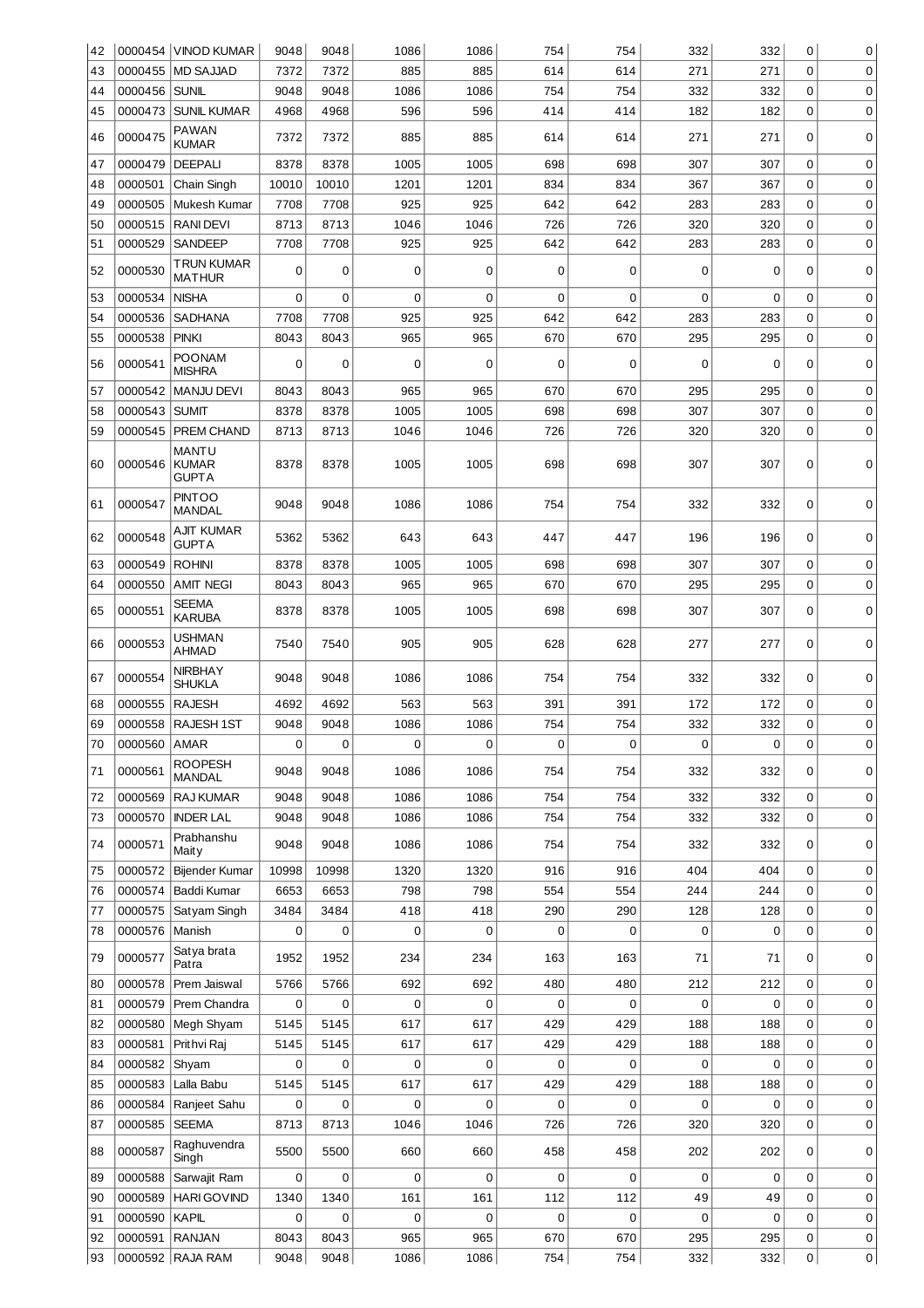| 94  | 0000593 | SONU                                           | 8713        | 8713        | 1046        | 1046        | 726         | 726         | 320      | 320      | $\Omega$    | 0           |
|-----|---------|------------------------------------------------|-------------|-------------|-------------|-------------|-------------|-------------|----------|----------|-------------|-------------|
| 95  | 0000595 | M R Jha                                        | 6135        | 6135        | 736         | 736         | 511         | 511         | 225      | 225      | 0           | 0           |
| 96  | 0000596 | <b>SUMIT</b>                                   | 8713        | 8713        | 1046        | 1046        | 726         | 726         | 320      | 320      | $\Omega$    | $\mathbf 0$ |
| 97  | 0000597 | Piyush                                         | $\mathbf 0$ | $\mathbf 0$ | $\mathbf 0$ | $\mathbf 0$ | $\mathbf 0$ | 0           | 0        | $\Omega$ | $\Omega$    | $\mathbf 0$ |
| 98  | 0000599 | Hazra<br>Sushanta                              | 0           | $\Omega$    | 0           | 0           | $\Omega$    | 0           | 0        | 0        | $\Omega$    | 0           |
| 99  | 0000603 | Vijay Kumar<br>Singh                           | 5958        | 5958        | 715         | 715         | 496         | 496         | 219      | 219      | 0           | 0           |
| 100 | 0000604 | Rishikesh<br>Yadav                             | 5323        | 5323        | 639         | 639         | 443         | 443         | 196      | 196      | 0           | 0           |
| 101 | 0000605 | <b>BABITA</b>                                  | 8713        | 8713        | 1046        | 1046        | 726         | 726         | 320      | 320      | $\Omega$    | $\mathbf 0$ |
| 102 | 0000606 | Prem Shankar                                   | 5712        | 5712        | 685         | 685         | 476         | 476         | 209      | 209      | $\Omega$    | 0           |
| 103 | 0000607 | Azimuddin<br>Shaikh                            | 6674        | 6674        | 801         | 801         | 556         | 556         | 245      | 245      | 0           | 0           |
| 104 | 0000608 | <b>MADHU DEVI</b>                              | 8713        | 8713        | 1046        | 1046        | 726         | 726         | 320      | 320      | $\Omega$    | $\mathbf 0$ |
| 105 | 0000609 | <b>RAJENDER</b><br>KUMAR                       | 335         | 335         | 40          | 40          | 28          | 28          | 12       | 12       | $\Omega$    | $\mathbf 0$ |
| 106 | 0000610 | <b>ASHU</b>                                    | 8378        | 8378        | 1005        | 1005        | 698         | 698         | 307      | 307      | $\Omega$    | $\mathbf 0$ |
| 107 | 0000611 | <b>AMIT KUMAR</b>                              | 8713        | 8713        | 1046        | 1046        | 726         | 726         | 320      | 320      | $\mathbf 0$ | $\mathbf 0$ |
| 108 | 0000612 | Praveen Kumar                                  | 6121        | 6121        | 735         | 735         | 510         | 510         | 225      | 225      | $\mathbf 0$ | $\mathbf 0$ |
| 109 | 0000613 | Kalimuddin Sk                                  | 0           | $\mathbf 0$ | $\Omega$    | $\Omega$    | $\Omega$    | $\mathbf 0$ | $\Omega$ | $\Omega$ | $\Omega$    | 0           |
| 110 | 0000614 | <b>ARJUN KUMAR</b>                             | 9048        | 9048        | 1086        | 1086        | 754         | 754         | 332      | 332      | $\Omega$    | 0           |
| 111 | 0000616 | <b>SURYA</b><br><b>PRAKASH</b><br><b>SINGH</b> | 3726        | 3726        | 447         | 447         | 310         | 310         | 137      | 137      | $\Omega$    | $\mathbf 0$ |
| 112 | 0000617 | Randhir                                        | 5677        | 5677        | 681         | 681         | 473         | 473         | 208      | 208      | $\Omega$    | $\mathbf 0$ |
| 113 | 0000618 | Patras Horo                                    | 5167        | 5167        | 620         | 620         | 430         | 430         | 190      | 190      | $\mathbf 0$ | $\mathbf 0$ |
| 114 | 0000619 | DHARMENDRA<br><b>KUMAR SAH</b>                 | 6367        | 6367        | 764         | 764         | 530         | 530         | 234      | 234      | $\Omega$    | $\Omega$    |
| 115 | 0000620 | <b>RAVIKANT</b>                                | 3483        | 3483        | 418         | 418         | 290         | 290         | 128      | 128      | $\Omega$    | 0           |
| 116 | 0000621 | <b>GYAN SINGH</b>                              | 5362        | 5362        | 643         | 643         | 447         | 447         | 196      | 196      | $\mathbf 0$ | $\mathbf 0$ |
| 117 | 0000622 | <b>MONU</b>                                    | 4692        | 4692        | 563         | 563         | 391         | 391         | 172      | 172      | $\mathbf 0$ | $\mathbf 0$ |
|     |         | <b>GRAND TOTAL</b>                             | 765201      | 765201      | 91828       | 91828       | 63753       | 63753       | 28075    | 28075    | $\mathbf 0$ | 0           |

|                                    | $\overline{A/C}$ 01 EE + Refund of Advance $\overline{A/C}$ 01 ER $\overline{A/C}$ 02 $\overline{A/C}$ 10 $\overline{A/C}$ 21 $\overline{A/C}$ 22 $\overline{A/C}$ |        |              |        |               |
|------------------------------------|--------------------------------------------------------------------------------------------------------------------------------------------------------------------|--------|--------------|--------|---------------|
| <b>ITOTAL DUES AS PER ECR</b>      | 91828                                                                                                                                                              | 280751 | 6504 63753 1 | 3826   | 200   194 186 |
| <b>TOTAL AMOUNT BEING REMITTED</b> | 91828 <sub>1</sub>                                                                                                                                                 | 280751 | 6504 63753 5 | 3826 l | 200   194 186 |

### **PART B-NEW MEMBERS' DETAILS**

| SI.<br>No.     | Member<br>Id | Member Name                          | Father's/Spouse<br>Name | Relationship with the<br>Member | Date of<br>Birth    | Gender | Date of Joining<br><b>EPF</b> | Date of Joining<br><b>EPS</b> |
|----------------|--------------|--------------------------------------|-------------------------|---------------------------------|---------------------|--------|-------------------------------|-------------------------------|
| 1              | 0000616      | <b>SURYA PRAKASH</b><br><b>SINGH</b> | Rajesh Singh            | Father                          | $03-05-$<br>1996    | Male   | 01-07-2015                    | 01-07-2015                    |
| 2              | 0000617      | l Randhir                            | Arjun Shah              | Father                          | $04 - 01 -$<br>1984 | Male   | 01-07-2015                    | 01-07-2015                    |
| 3              | 0000618      | Patras Horo                          | <b>Matiyas Horo</b>     | Father                          | $01 - 01 -$<br>1988 | Male   | 06-07-2015                    | 06-07-2015                    |
| $\overline{4}$ | 0000619      | DHARMENDRA KUMAR<br><b>SAH</b>       | <b>SURESH SAH</b>       | Father                          | $06-12-$<br>1984    | Male   | 10-07-2015                    | 10-07-2015                    |
| 5              |              | 0000620 RAVIKANT                     | Dularchand Ram          | Father                          | $25-05-$<br>1987    | Male   | 12-07-2015                    | 12-07-2015                    |
| 6              | 0000621      | <b>GYAN SINGH</b>                    | <b>RAM AUTAR</b>        | Father                          | $07-07-$<br>1986    | Male   | 13-07-2015                    | 13-07-2015                    |
| $\overline{7}$ | 0000622 MONU |                                      | <b>INDER PAL</b>        | Father                          | $02 - 04 -$<br>1994 | Male   | 16-07-2015                    | 16-07-2015                    |

## **PART C-EXITING MEMBERS' DETAILS**

|    | l SI. No. I Member Id l | Member Name       |                  | Date of Exit from EPF Date of Exit from EPS Reason for leaving |           |
|----|-------------------------|-------------------|------------------|----------------------------------------------------------------|-----------|
|    | 10000530                | TRUN KUMAR MATHUR | $01 - 07 - 2015$ | $01-07-2015$                                                   | Cessation |
| 2  | 0000534                 | NISHA             | $01 - 07 - 2015$ | $01 - 07 - 2015$                                               | Cessation |
| Ι3 | 0000541                 | I POONAM MISHRA   | $01 - 07 - 2015$ | $01 - 07 - 2015$                                               | Cessation |
| 14 | 0000560                 | AMAR              | $01 - 07 - 2015$ | 01-07-2015                                                     | Cessation |